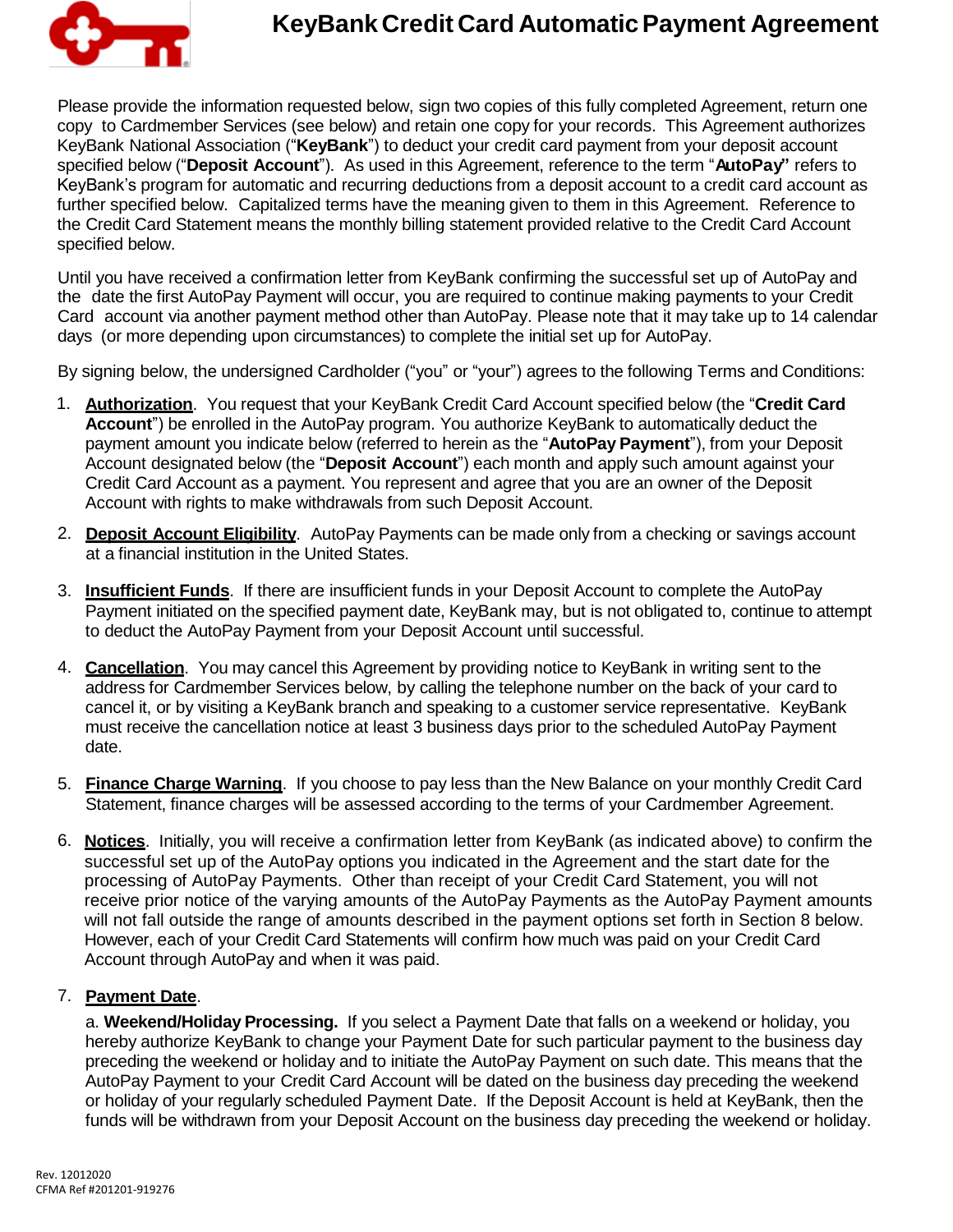

## **KeyBankCredit Card AutomaticPayment Agreement**

However, if the Deposit Account is held at a financial institution other than KeyBank, then the withdrawal from your Deposit Account will generally occur after the Payment Date, but the exact timing is dependent upon your depository financial institution's processing schedule.

b. **Processing Generally**. As long as the AutoPay Payment is successfully completed and not returned for insufficient funds, your Credit Card Account will be credited as of the Payment Date. Note that even though an AutoPay Payment is made as of the Payment Date for the calculation of fees and interest, the amount of the AutoPay Payment may not be available for reborrowing under your Credit Card Account credit limit for an additional reasonable period of time.

8. **Payment Amount**. You agree you have read and understood the explanation of the three different types of AutoPay Payments offered by KeyBank below and have selected the option below that best suits your needs with an understanding that the AutoPay Payment may vary from month to month depending upon your Credit Card Account activity.

If you select "**Minimum Payment**" below, the AutoPay Payment will be the minimum payment due shown on your Credit Card Statement in the box marked "Minimum Payment Due," and will not take into account any additional payments or credits posting to your Account after the Credit Card Statement is sent, except that we will never allow the amount of the AutoPay Payment withdrawn from your Deposit Account to exceed the Current Balance outstanding on your Account.

If you select "**Payment in Full**" below, the AutoPay Payment will be the amount shown on your Credit Card statement in the box marked "New Balance," and will not take into account any additional payments or credits posting to your Account after the Credit Card Statement is sent, except that we will never allow the amount of the AutoPay Payment withdrawn from your Deposit Account to exceed the Current Balance outstanding on your Account.

If you select "**Flexible Standard Amount**" below, you authorize KeyBank to adjust the amount of the AutoPay Payment so that the AutoPay Payment will never be greater than the New Balance indicated on your Credit Card Statement and will never be less than the Minimum Payment indicated on your Credit Card Statement. If you select Flexible Standard Amount, you will need to select a specific dollar amount you wish to be deducted from your Deposit Account and applied against your Credit Card Account as a payment. Note that if the specific dollar amount you choose is less than the Minimum Payment set forth on the Credit Card Statement, KeyBank will increase the amount of the AutoPay Payment to equal the Minimum Payment set forth on the Credit Card Statement. Note that if the specific dollar amount you choose is more than the New Balance set forth on the Credit Card Statement, KeyBank will decrease the amount of the AutoPay to equal the New Balance set forth on the Credit Card Statement.

**You understand that the amount of the AutoPay Payments may vary each month, but will not be outside of the ranges set forth in the payment amount options set forth above. Your monthly Credit Card Statement will be the only notice you receive of the AutoPay Payment amount.**